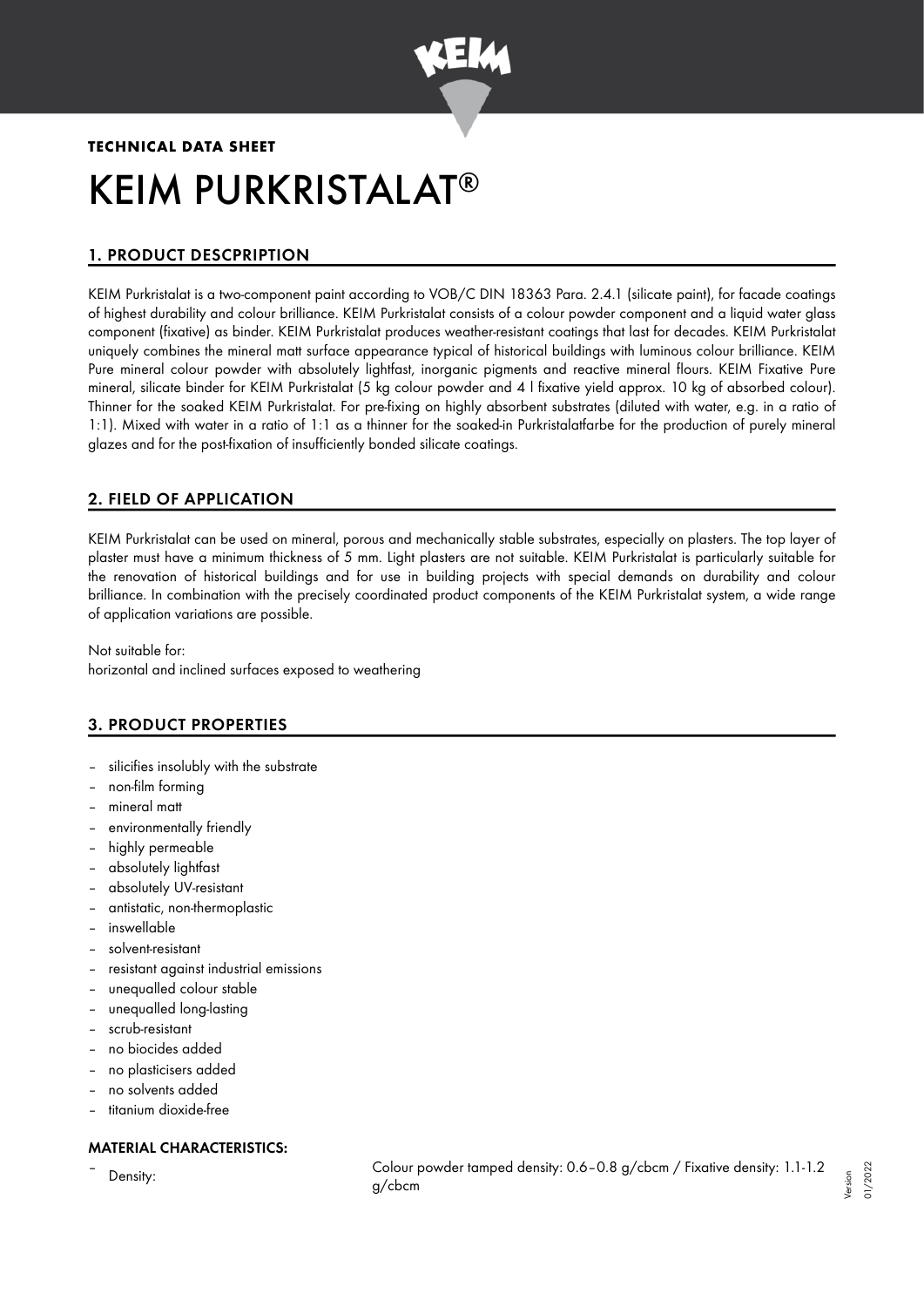## **TECHNICAL DATA SHEET – KEIM PURKRISTALAT®**

|                        | - Colour fastness (Fb-code pursuant to<br>BFS Leaflet No. 26): | A1                                               |  |  |
|------------------------|----------------------------------------------------------------|--------------------------------------------------|--|--|
| <b>CLASSIFICATION:</b> |                                                                |                                                  |  |  |
|                        | - Classification according to VOB:                             | Silicate paint according to DIN 18363 sec. 2.4.1 |  |  |
|                        | - Diffusion-equivalent air layer<br>thickness (sd-value):      | ≤ 0,01 m                                         |  |  |
|                        | - Diffusion-equivalent air layer<br>thickness class:           | V1                                               |  |  |
|                        | - Test standard Diffusion equivalent air<br>layer thickness:   | <b>DIN EN ISO 7783</b>                           |  |  |
|                        | - Gloss level at $85^\circ$ :                                  | matt                                             |  |  |
|                        | - Test standard Gloss level:                                   | ISO 2813                                         |  |  |

## COLOUR SHADES:

White and colour shades only with purely mineral, light-resistant pigments. monochrome shades 9001 to 9010 available.

# 4. APPLICATION INSTRUCTIONS

## SUBSTRATE PREPARATION:

The substrate must be strong, dry, clean, sound and free from adhesion-reducing residues. Old, film-forming coatings have to be completely removed with KEIM Dispersionsentferner (paint stripper). New render areas must be pretreated with KEIM Ätzflüssigkeit (lime remover) as specified in the Technical Data Sheet to remove sinter layers. A pretreatment with KEIM Fixativ is recommended for highly absorbent or sanding substrates. Please, refer to the Technical Data Sheet regarding application. Algae, fungi or lichens must be removed professionally, thoroughly and without residues. After cleaning and drying of the surface, KEIM Algicid-Plus is used for disinfection. After a reaction time of at least 24 hours, the treated disinfected surface can be refinished.

## APPLICATION CONDITIONS:

Ambient and substrate temperature ≥ 5 °C during application and drying. Do not apply in direct sunlight or on sun-heated substrates. Protect surfaces from direct sun, wind and rain during and after application.

#### PREPARATION OF MATERIAL:

Soaking: In 4 l KEIM Fixativ soak 5 kg KEIM Purkristalat-colour powder and mix until homogenous. This mixture yields approx. 10 kg of ready-to-apply paint for the final coat. Soaking one day beforehand results in better homogeneity and higher yield (lower consumption!). For priming and intermediate coats, the soaked paint is diluted with KEIM Fixativ according to the instructions and, if necessary, the slurry additive KEIM KristallFelsit is added.

#### APPLICATION:

KEIM Purkristalat application wet-on-wet, preferably brush-applied or spray-applied with low-pressure equipment (e.g. KEIM facade spraying unit).

## COATING SYSTEM:

The coating structure depends on the specific conditions on the object or substrate.

• Normally stressed, mineral substrates:

Primer coat: 10 kg KEIM Purkristalat soaked + 2-6 | KEIM Fixativ. In the case of a few, fine hairline cracks, add an additional 5 kg of KEIMKristall-Felsit (crystalline felsite) to the primer coat. Final coat: KEIM Purkristalat soaked, undiluted

• In case of heavier use:

Primer coat: 10 kg KEIM Purkristalat soaked + 4-8 l KEIM Fixativ. In the case of a few, fine hairline cracks, add an additional 5 kg of KEIMKristall-Felsit (crystalline felsite) to the primer coat.

Intermediate coat: 10 kg KEIM Purkristalat soaked + 2–4 I KEIM Fixativ final coat: KEIM Purkristalat soaked, undiluted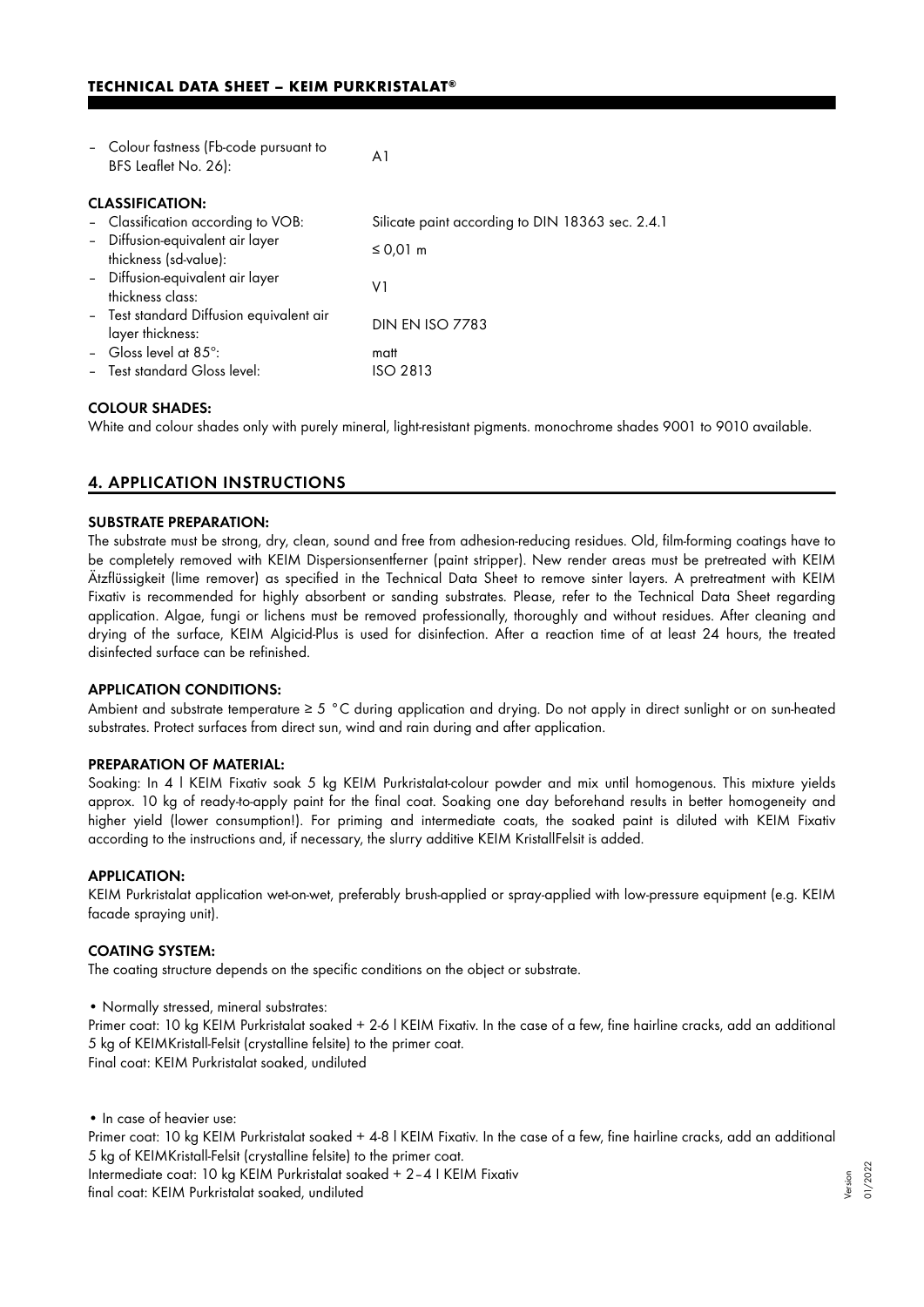• Substrate with hairline cracks and/or structural differences:

Primer coat: 10 kg KEIM Purkristalat soaked+ 5 kg KEIM KristallFelsit + 2-6 | KEIM Fixativ Intermediate coat: 10 kg KEIM Purkristalat soaked + 5 kg KEIM KristallFelsit + 2–4 l KEIM Fixativ Final coat: KEIM Purkristalat soaked, undiluted

• Substrate with non-movable cracks up to 0.5 mm wide and/or stronger structural differences: Primer coat: 10 kg KEIM Purkristalat soaked +10 kg KEIM KristallFelsit + 2–6 l KEIM Fixativ intermediate coat: 10 kg KEIM Purkristalat soaked + 5 kg KEIM KristallFelsit + 2–4 l KEIM Fixativ Final coat: KEIM Purkristalat soaked, undiluted.

• For maximum slurry effect on critical unevenly absorbent substrates: Primer coat: KEIM Kritall-Felsit (Mixing ratio 25 kg Kristall-Felsit 4 litres KEIM Fixativ ). Intermediate coat: KEIM Purkristalat soaked + 2 litres KEIM Fixativ . Final coat: KEIM Purkristalat soaked, undiluted.

## AFTERTREATMENT:

In the case of facade areas exposed to heavy rainfall, e.g. on towers or structurally poorly protected weather sides, it is recommended to apply a clear water repellent coat of KEIM Lotexan or KEIM Ecotec after the final coat:

- KEIM Lotexan, apply twice wet-on-wet over the entire surface no earlier than 8 days after the final coat
- KEIM Ecotec, apply over the entire surface no earlier than 3 days after the final coat.

## DRYING TIME:

Can be overcoated after 24 hours at the earliest (at 23°C and 50% RH). At higher relative humidity, layer thicknesses and/ or lower temperatures, drying is delayed accordingly.

#### CONSUMPTION:

• For two coats of KEIM Purkristalat: approx. 0.35 kg/m² KEIM Purkristalat colour powder and approx. 0.40 l/m² KEIM Fixativ.

• for two coats with 50% crystalline felsite additive in the base coat:

approx. 0.30 kg/m² KEIM Purkristalat colour powder, approx. 0.10 kg/m² KEIM Kristall-Felsit and approx. 0.40 l/m² KEIM Fixativ.

• for KEIM Kristall-Felsit as primer coat: approx. 0.5 kg/m².

These material consumption values are guide values for smooth substrates. Exact consumption values must be determined by means of test areas.

## CLEANING OF TOOLS:

Clean immediately with water.

# 5. PACKAGING

| <b>Container content</b> | Unit of measure | Quantity on pallet | Type of container |
|--------------------------|-----------------|--------------------|-------------------|
|                          | ĸg              |                    | bag               |
|                          | ĸg              | 7۲                 | bag               |